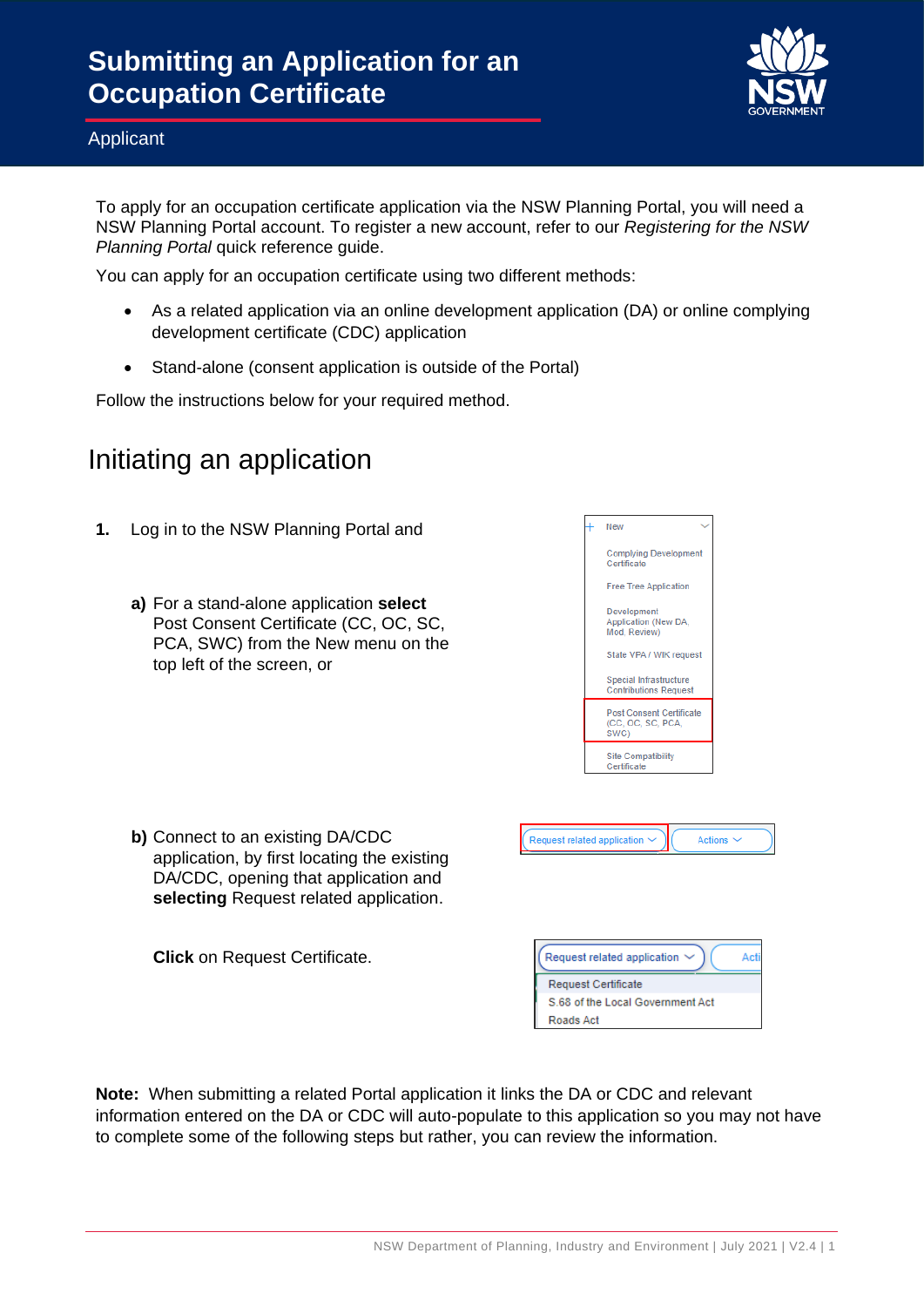

### Applicant

**2. Select** Occupation certificate from the list of options.

| Select the certificate action you would like to apply fo<br>Subdivision certificate |
|-------------------------------------------------------------------------------------|
| <b>Construction certificate</b>                                                     |
| <b>Principal Certifier appointment</b>                                              |
| Occupation certificate                                                              |

**3. Select** the Class of development.

| Class of development *                             |         |                        |
|----------------------------------------------------|---------|------------------------|
| The development comprises the following Building ( |         |                        |
|                                                    |         | Class 1a What is this? |
|                                                    |         | Class 1b What is this? |
|                                                    | Class 2 | What is this?          |

**Note:** If a Class 2 development is selected, you will need to complete the following tasks:

- Notify the Secretary referred to in the Residential Apartment Buildings (Compliance and Enforcement Powers) Act, 2020 within 6-12 months before the application for the occupation certificate is made on the estimated completion date of construction.
- Occupation Certificate audit is completed and no serious defects exist.
- Lodge a Building Bond under Strata Schemes Management Act 2015 where the number of storeys is four or more.
- Ensure a Principal Certifier Appointment is in place.
- Select the type of certificate you wish to apply for \*<br>
Occupation Certificate for part of the development **4. Select** whether the application is for the full or part of the development. Occupation Certificate for the full development **5. Enter** the related approval information. **Related approval** Which approval type is this certificate in relation to?  $\star$  0<br>Development Application number (DA) E.g. If this application is in relation to a DA, then enter the relevant DA State determined (SSL/SSD) information. Please enter the DA number which is related to this certifi Note: if the DA number has not yet been given by the cou Was the DA applied for via the NSW Planning Portal?  $\star$

**Note:** If this application was created as a related application, then the related application information will be displayed.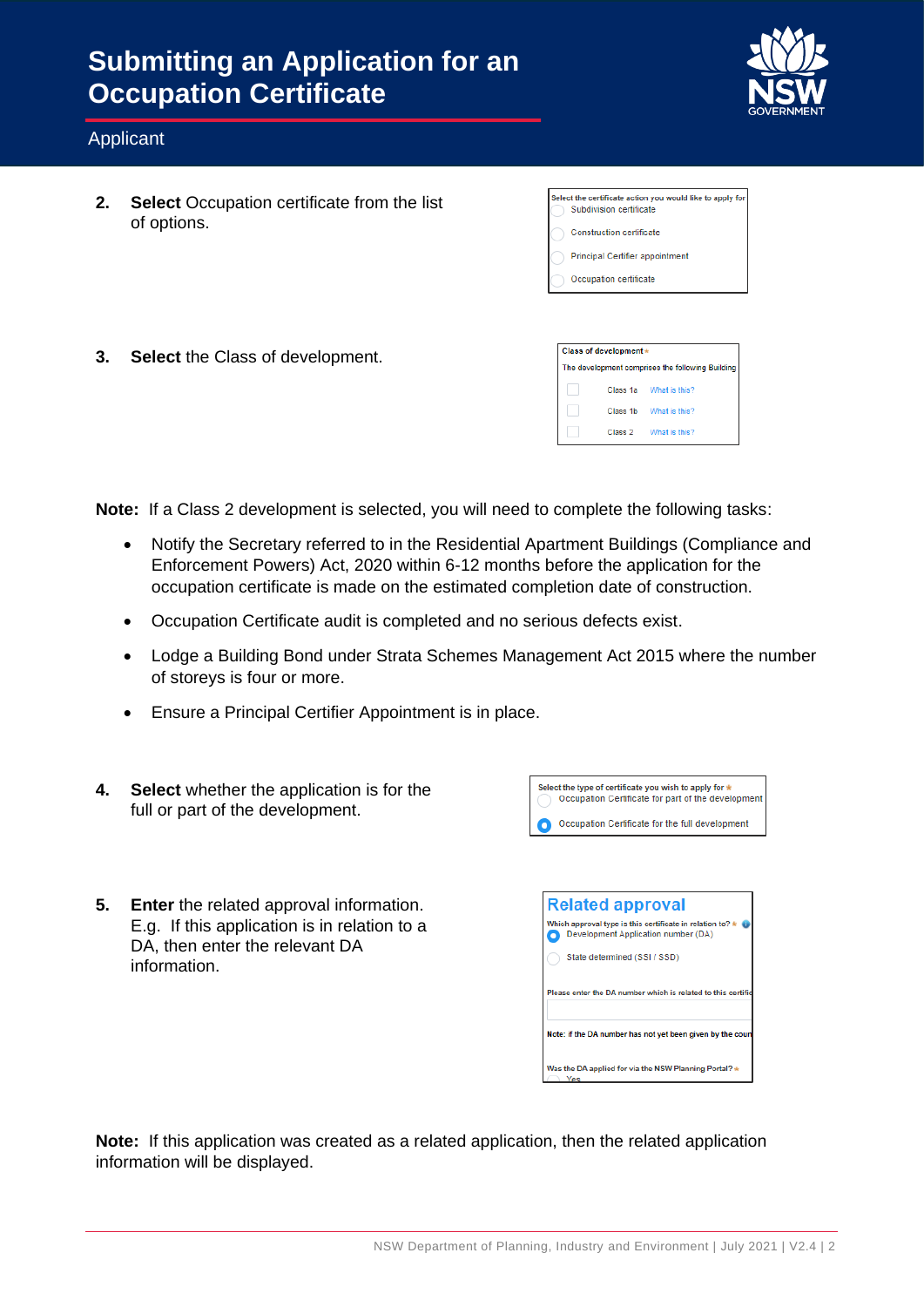

**6. Enter** the site of your development using the Address or Lot /Section number/Plan search functionality.

Select the site of the development. Enter addres OR Enter Lot/Section Number/Plan e.g. 66 Harrington Street, Sydney NSW 2000 e.g. 4/-/DP1044304 Address did not display ? Primary<br>address? **IGA** Street address Lot/Section/Plan Map Satellite 20 BATES DRIVE<br>KAREELA 2232 SUTHERLAND 9 / -- / DP225304  $\frac{1}{2}$ 

Repeat as required until all development sites are located.

**Note:** When you enter the address, it will be validated against the registered address database and any applicable planning rules. When selecting a registered address, a map will display on the right-hand side of the screen with site information.

**7. Indicate** the primary address of the development. This field is mandatory. You can delete the address by **clicking** on the trash icon.

| <b>Street address</b>          | LGA                               | Lot/Section/Plan | Primary<br>address? |  |
|--------------------------------|-----------------------------------|------------------|---------------------|--|
| 20 BATES DRIVE<br>KAREELA 2232 | <b>SUTHERLAND</b><br><b>SHIRE</b> | $91$ /DP225304   |                     |  |

**8.** The Planning controls affecting the property can be viewed by **clicking** on the arrow next to the site address.

| <b>Planning controls affecting property</b><br>4 DAMEELI AVENUE KIRRAWEE 2232 |                                                |  |  |  |
|-------------------------------------------------------------------------------|------------------------------------------------|--|--|--|
| <b>Summary of planning controls</b>                                           |                                                |  |  |  |
| <b>Land Application LEP</b>                                                   | Sutherland Shire Local Environmental Plan 2015 |  |  |  |
| <b>Land Zoning</b>                                                            | R2: Low Density Residential                    |  |  |  |
|                                                                               | . .                                            |  |  |  |

**9. Click** Next.

|      | $\sim$ |
|------|--------|
| Next |        |

### Capturing Contact Details

When an application is linked to an online DA or CDC, the majority of the information is prepopulated from the consent application. You will be required to review and update where necessary.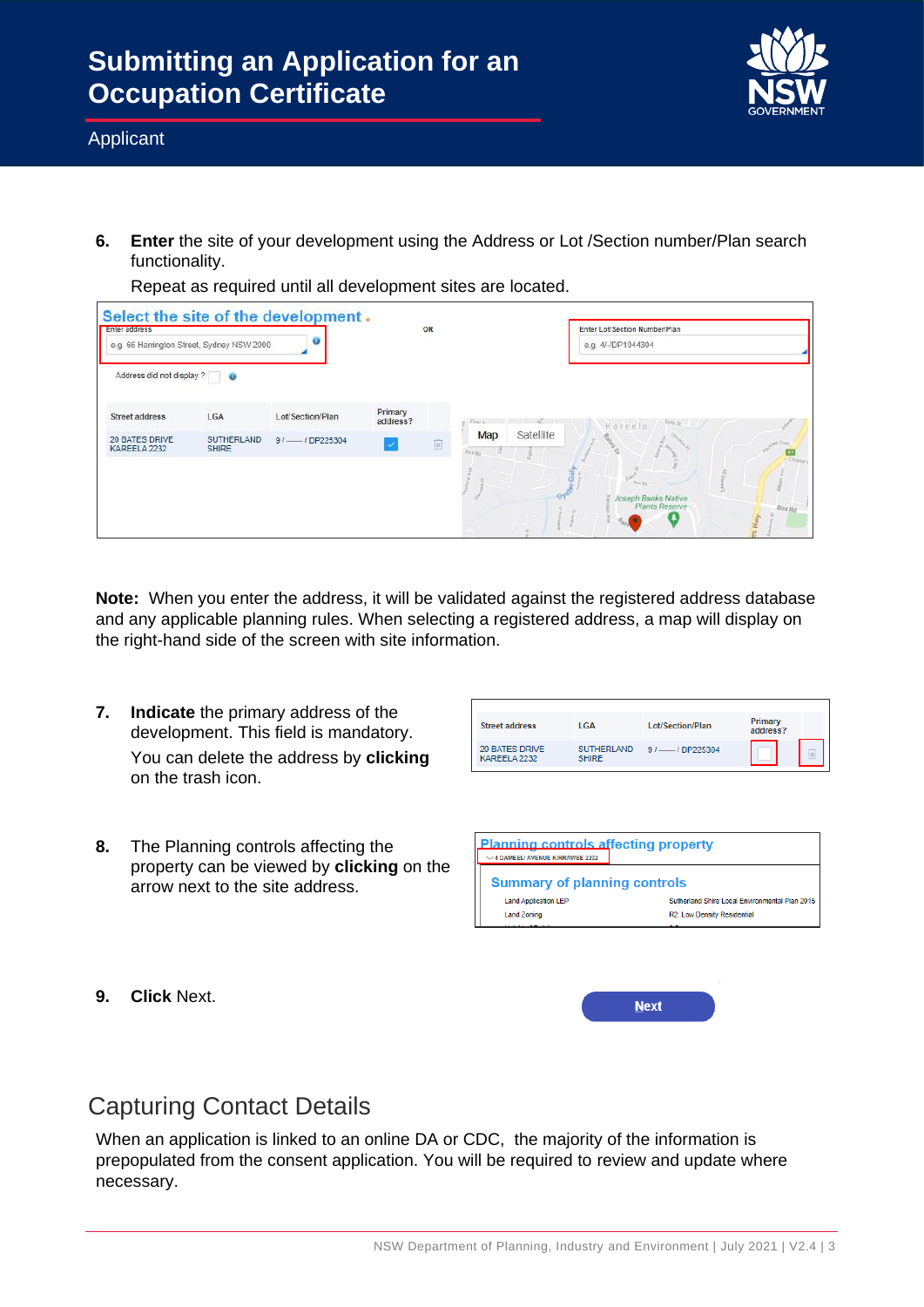

### Applicant

**10. Review** the applicant details and ensure the information is correct or **enter** as required.

| <b>Applicant details</b><br>Please enter the contact details of the applicant for this application. |                                                                                                                                                                             |               |
|-----------------------------------------------------------------------------------------------------|-----------------------------------------------------------------------------------------------------------------------------------------------------------------------------|---------------|
|                                                                                                     | Please note that the nominated person/ company is the legal applicant for the application. The applicant must be the property owner or a person with benefit of the consent |               |
| Title +                                                                                             |                                                                                                                                                                             |               |
| $\checkmark$<br>Mr                                                                                  |                                                                                                                                                                             |               |
| First given name *                                                                                  | Other given name/s                                                                                                                                                          | Family name * |
| applicant                                                                                           |                                                                                                                                                                             | applicant     |
| Contact number                                                                                      | Email +                                                                                                                                                                     |               |
| 0404040404                                                                                          | newda@vopmail.com                                                                                                                                                           |               |
| Addresse                                                                                            |                                                                                                                                                                             |               |
| 2 BELMONT STREET SUTHERLAND 2232                                                                    |                                                                                                                                                                             |               |

**11. Indicate** if you are applying on behalf of a company.

If you answered Yes,

- **Search** for the company by choosing an operator, ACN, ABN, or Name
- **Enter** the search term in the search field
- **Click** the search icon
- **Select** a result from the list provided
- **12. Identify** the owners of the development site.

If there are multiple owners, **select** the appropriate button and **click** 'Add Owner'. If you are not one of the owners, you will be required to populate the contact information for all owners. You can add as many additional owners as required by **clicking** Add Owner.

If a company or business owns the development site, **enter** the company name and ABN.

| Is the applicant a company? *<br>Yes<br>No       |               |
|--------------------------------------------------|---------------|
| $ACN \vee$ Enter here and search<br>Company name | <b>Search</b> |
| <b>ABN ACN</b><br><b>Trading name</b>            |               |

| Who owns the development site?                                                                                                                                                                                                                                                            |
|-------------------------------------------------------------------------------------------------------------------------------------------------------------------------------------------------------------------------------------------------------------------------------------------|
| I am the sole owner of the development site                                                                                                                                                                                                                                               |
| There are multiple owners of the development site and I am one of them                                                                                                                                                                                                                    |
| There are one or more owners of the development site and I am NOT one of them                                                                                                                                                                                                             |
| A company, business, government entity or other similar body owns the development site                                                                                                                                                                                                    |
| Under NSW planning law, providing evidence of owner's consent is no longer a mandatory application<br>ultimately granted, you will not be able to act on that consent until you have obtained the required cons<br><b>Owners Details</b><br><b>Add Owner</b><br>Owner 1<br>Company name * |
| Enter registered business name                                                                                                                                                                                                                                                            |
| <b>ABN</b>                                                                                                                                                                                                                                                                                |

**Note**: If you are the sole owner of the site, you will not need to provide additional information.

**13. Indicate** if the building works is being carried out by a Licensed Builder or Owner Builder.

| Who is doing the building work?<br><b>Licensed Builder</b> |
|------------------------------------------------------------|
| <b>Owner Builder</b>                                       |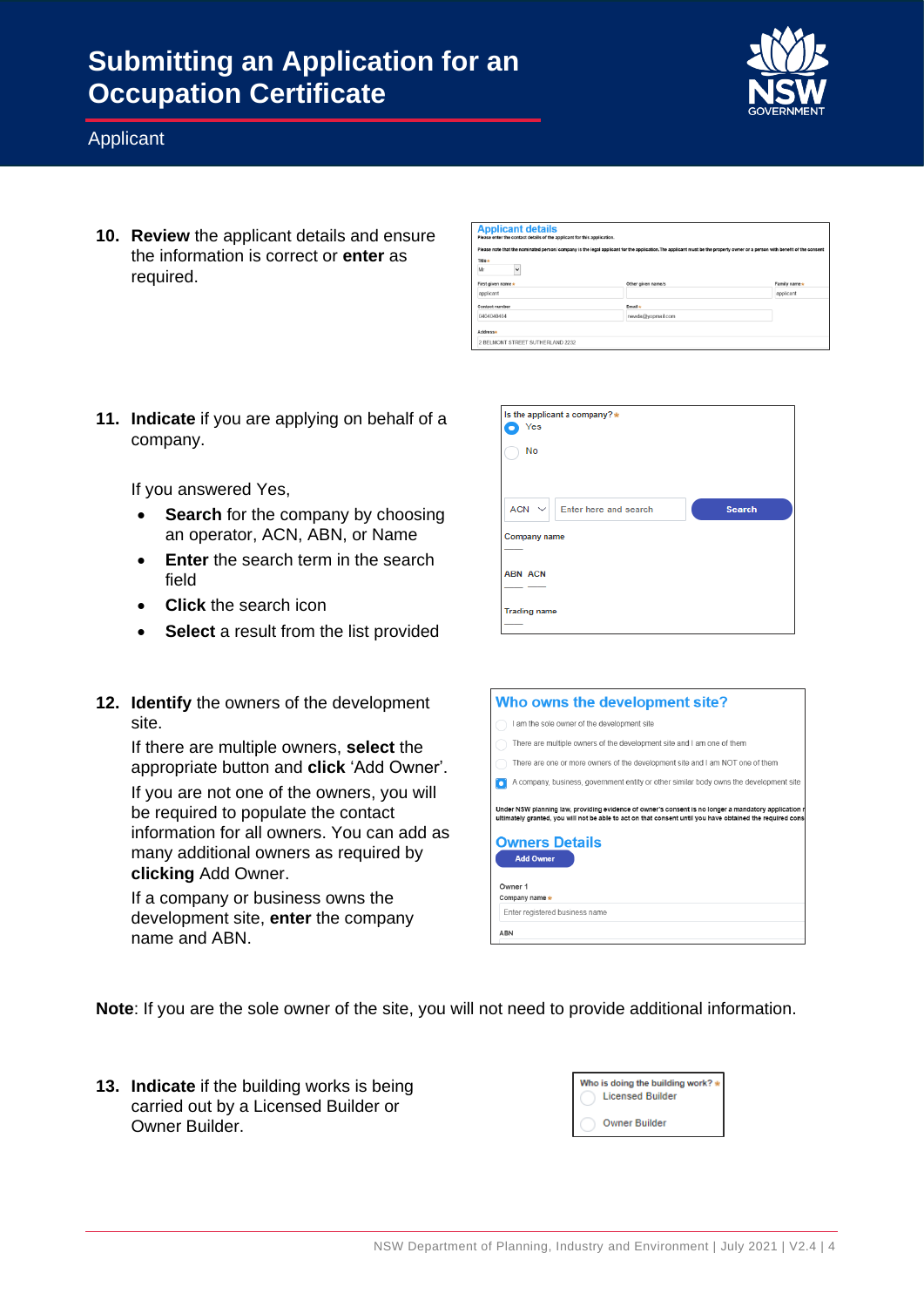

### Applicant

- **14. Indicate** if the Builder or Principal Contractor details are for an individual or company, business, government entity and **enter** the relevant information.
- **Builder details or Principal Contractor** A Company, Business, Government entity or other similar  $ACN \vee$  Enter here and search

.<br>Are there any security or site conditions which may impact on the person undertaking the inspection?

 $\bigcirc$  Yes  $\odot$  No

- **15. Indicate** if there are any security or site conditions which may impact the inspection, for example, locked gates or animals.
- **16. Identify** if the payer is an individual or company/business/government entity etc and **enter** the relevant payer details for fees payable for assessment, inspection and related costs in issuing this certificate.
- **17. Search** to **enter** the developer details.

| <b>Payer details</b><br>Provide the details of the person / entity that will make the fee payment for the assessment and related costs in issuing the certificate: |                    |          |
|--------------------------------------------------------------------------------------------------------------------------------------------------------------------|--------------------|----------|
| Select the option that is applicable : *<br>Individual                                                                                                             |                    |          |
| A company, business, government entity or other similar body                                                                                                       |                    |          |
| Title<br>Please Select V                                                                                                                                           |                    |          |
| First given name *                                                                                                                                                 | Other given name/s | Family n |
|                                                                                                                                                                    |                    |          |

| <b>Developer details</b><br>Please ensure that this information is entered as it is mandatory for 'Class 2' developments. |                       |               |       |  |
|---------------------------------------------------------------------------------------------------------------------------|-----------------------|---------------|-------|--|
| <b>ACN</b><br>$\checkmark$                                                                                                | Enter here and search | <b>Search</b> | Clear |  |
| ABN                                                                                                                       |                       | ACN           |       |  |
| Name                                                                                                                      |                       |               |       |  |

**Note:** The developer details are mandatory for all Class 2 developments.

**18. Click** Save and continue.

Save and continue

Capturing Proposed development details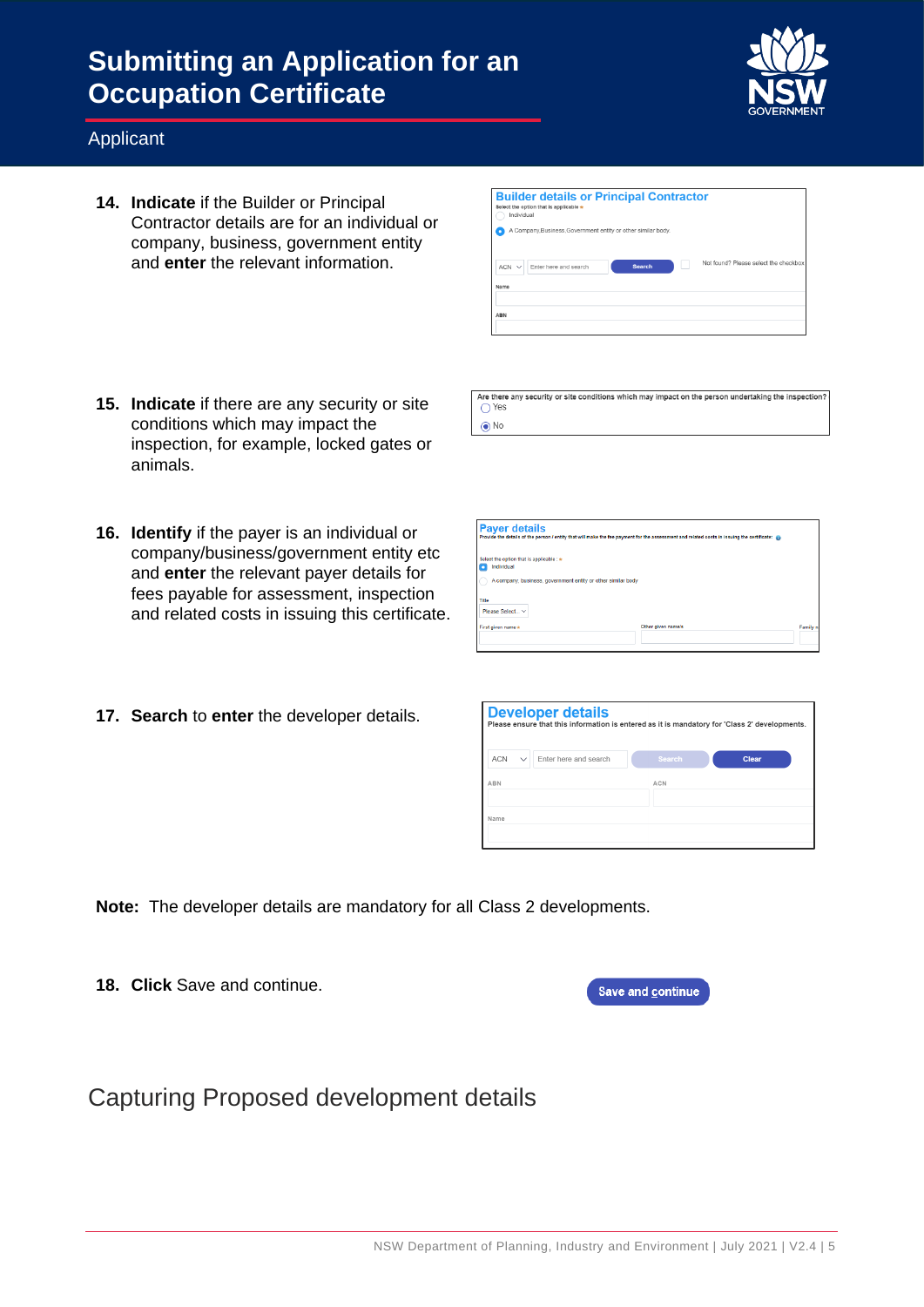

#### Applicant

**19. Select** the type of development from the list provided.

| Type of development <sub>*</sub> |               |
|----------------------------------|---------------|
| Dwelling                         | What is this? |
| Secondary dwelling               | What is this? |
| Semi-attached dwelling           | What is this? |
| Dual occupancy                   | What is this? |

**Note:** The class of development selected when the application was initiated will be presented. Continue to the next step.

**20. Enter** a detailed description for the development.

| Please provide a detailed description of the development ★ |                                                                                |  |
|------------------------------------------------------------|--------------------------------------------------------------------------------|--|
|                                                            | Demolition of existing building and construction of new single story dwelling. |  |
|                                                            |                                                                                |  |

**21. Click** Save and continue.



### Capturing Principal Certifier details

You can search for the pricipal certifier by Company name, Trading name, ABN or ACN.

**22. Enter** the Principal Certifier details by;

- **a) Selecting** an operator to search by from the list
- **b) Enter** your search term in the space provided then **click** Search
- **c) Click** on the certifier from the list of options.

| <b>ACN</b><br>Select<br><b>Company Name</b><br><b>Trading Name</b><br><b>ABN</b><br><b>ACN</b> | <b>Search</b> |
|------------------------------------------------------------------------------------------------|---------------|
| Company Name $\vee$<br>Sutherland council                                                      | <b>Search</b> |
| Company Name V                                                                                 | <b>Search</b> |
| Nominated Principal Certifier details<br>Company name<br>SUTHERLAND SHIRE COUNCIL              |               |
| Trading name<br>SUTHERLAND SHIRE COUNCIL                                                       |               |

**Note:** The details of the selected certifier will appear below the search field.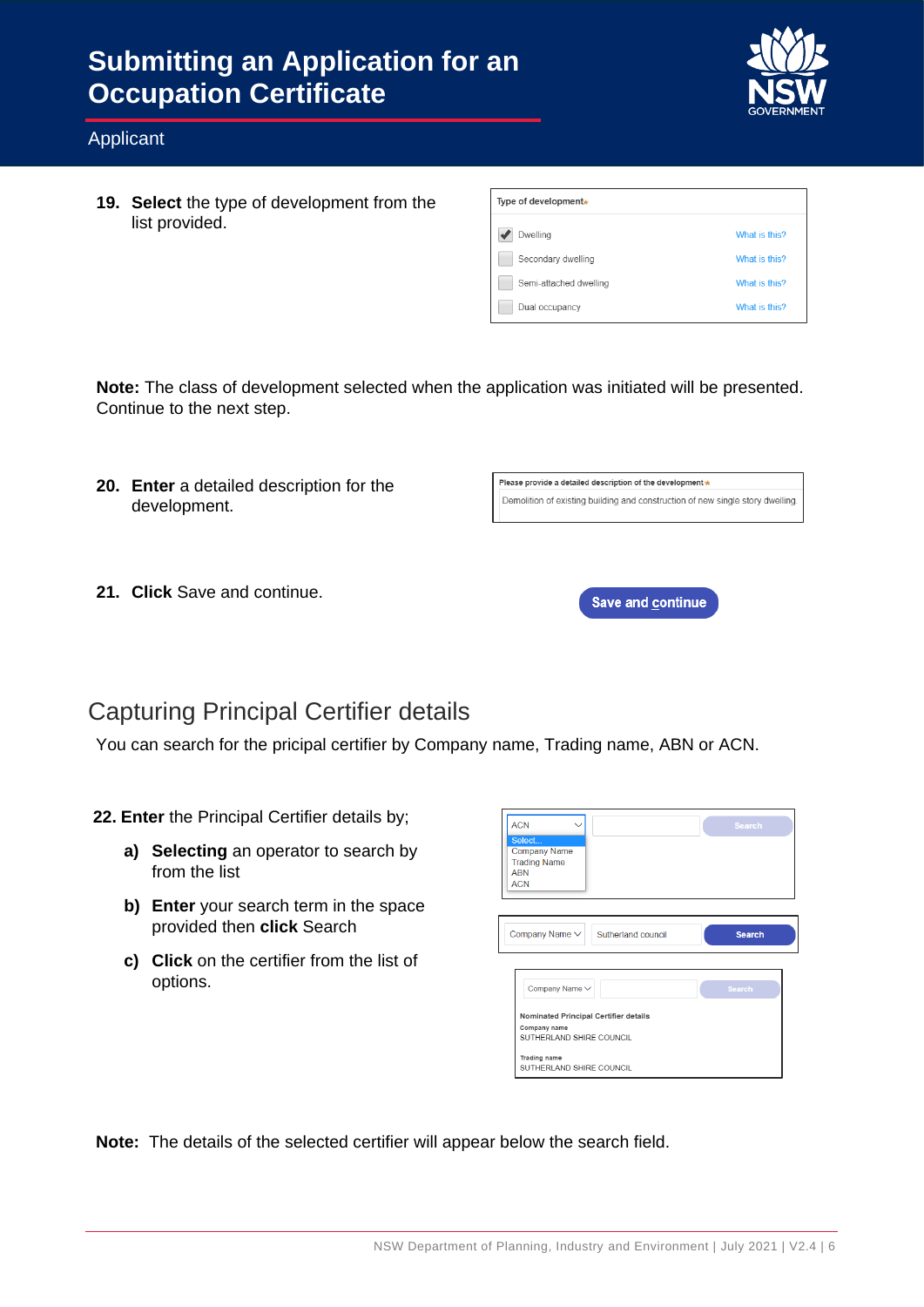

**22. Click** Save and continue.

### Uploading documentation

There are certain required documents that must be uploaded to your application however there are also additional documents you may need to upload to complete your application. Ensure you satisfy the application requirements of your Principal Certifier.

**23. Click** Upload and select or drag and drop your file(s). Categorise the file type(s) before **clicking** Attach.

**Note:** The name of the document has a maximum of 150 characters. If the name of your file exceeds this limit, you can change the document name to bring it within the 150-character limit.

**24. Click** Save and continue.

| <b>Save and continue</b> |  |
|--------------------------|--|
|                          |  |

**Upload** 

Save and continue

### Reviewing and submitting

**26. Click** Submit.

**25.** After reviewing all the information provided on the application, **complete** the applicant and PCA declarations, and the Owner consent.

| Declarations $\ast$          |                                                                                                                                                  |  |  |
|------------------------------|--------------------------------------------------------------------------------------------------------------------------------------------------|--|--|
| <b>Applicant declaration</b> |                                                                                                                                                  |  |  |
|                              | Select all                                                                                                                                       |  |  |
|                              | I declare that all the information in my application and accompanying documents is                                                               |  |  |
|                              | I understand that the application and the accompanying information will be provided<br>application, and may be provided to other State agencies. |  |  |
|                              | I understand that if incomplete, the consent authority may request more information                                                              |  |  |
|                              |                                                                                                                                                  |  |  |
|                              | Suhmit                                                                                                                                           |  |  |

End of steps